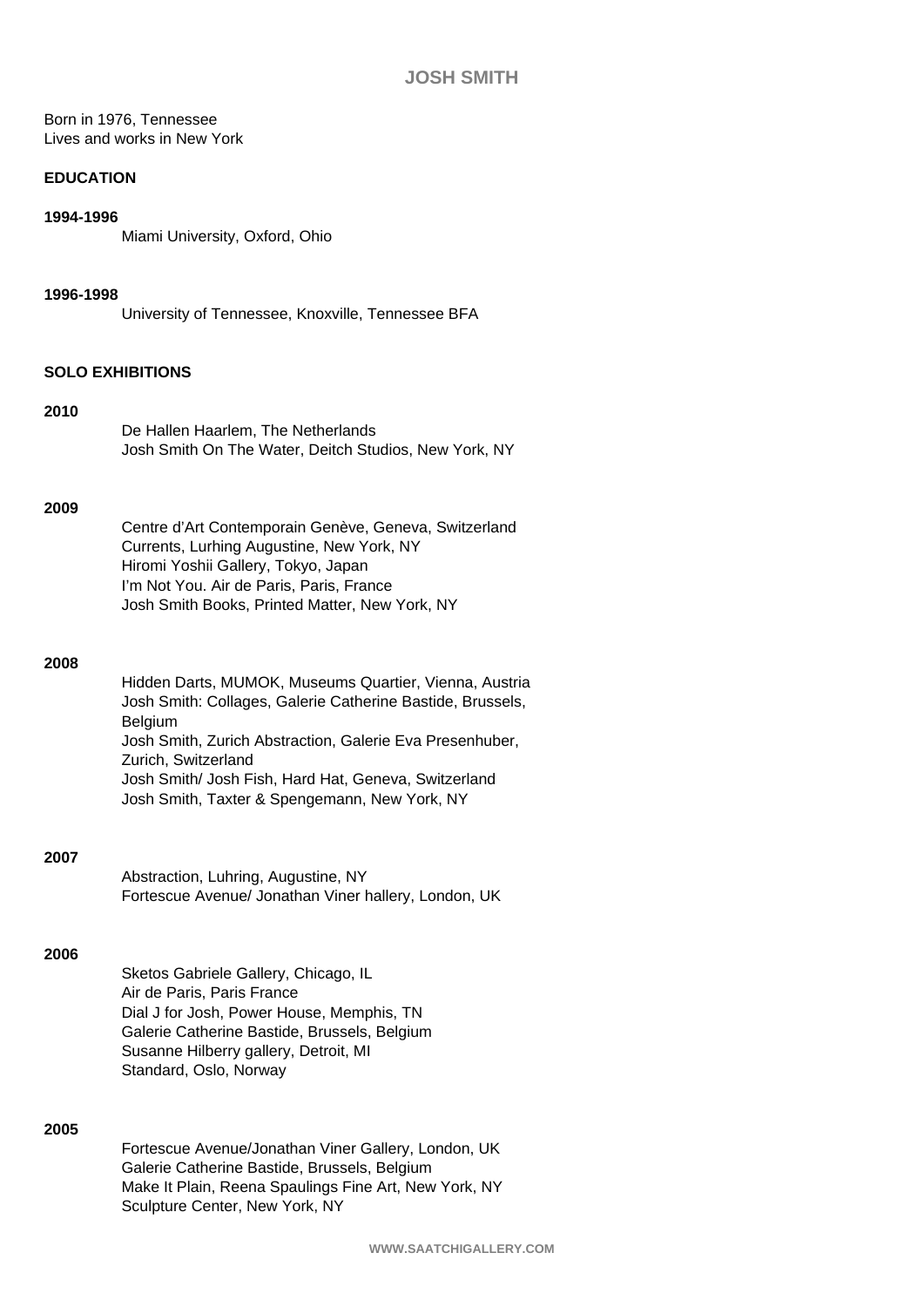Reena Spaulings Fine Art, New York, NY

# **2003**

Chinese Paintings, M Shanghai Bistro, New York, NY Dial "J" For Josh, Margo Victor Presents, Los Angeles, CA Galerie Catherine Bastide, Brussels, Belgium Volume Gallery, New York, NY

# **GROUP EXHIBITIONS**

### **2009**

A Wild Night and a New Road, Altman Siegel, San Francisco, CA Abstractionists Unite! Who Give You Just Enough to Last a Lifetime, Curated by Nancy Chaikin, The Glendale College Art Gallery, Glendale, CA Access All Areas, Curated by Arturo Herrera, Max Hetzler, Berlin, Germany Cave Painting, Curated by Bob Nickas, PSM Gallery, Berlin, **Germany** Chapter Three: The Wall of the Sky, The Wall of the Eye, About Change Collection, Berlin, Germany Fax, The Drawing Center, New York, NY; Contemporary Museum, Baltimore, MD; Torrance Art Museum, Torrance, CA; Burnaby Art Gallery, Burnaby, Canada; Dowd Gallery, Cortland, NY; Museo de Arte Carrillo Gil, Mexico City, Mexico; Para/Site Art Space, Hong Kong Jettison: New Ideas in Abstraction, Trahern Galleru, Clarksville, Tennessee Josh Smith and Sophie von Hellerman, Consortium, Dijon, France Learn to Read Art: A History of Printed Matter, P.S.1, New York, NY My Summer Show, Curated by Cristina Delgado, Galerie Lelong, New York, NY Practice, Practice, Practice, Organized by Michael Smith and Jay Saunders, Lora Reynolds Gallery, Austin, TX Summer Show, Saks, Geneva, Switzerland That's Just the Way It Is, Curated by Michael St. John, Marvelli Gallery, New York, NY The Generational: Younger Than Jesus, New Museum, New York, NY The Living and the Dead, Gavin Brown's enterprise, New York, NY The Perpetual Dialogue, (curatorial contributor), Andrea Rosen Gallery, New York, NY Top 10 Allegories, Francesca Pia Galerie, Zurich

### **2008**

Black and White Exhibition: Dean Hughes, Nadira Husain, Andrei Koschmieder, Josh Smith, Anne Spieir, Galerie Neue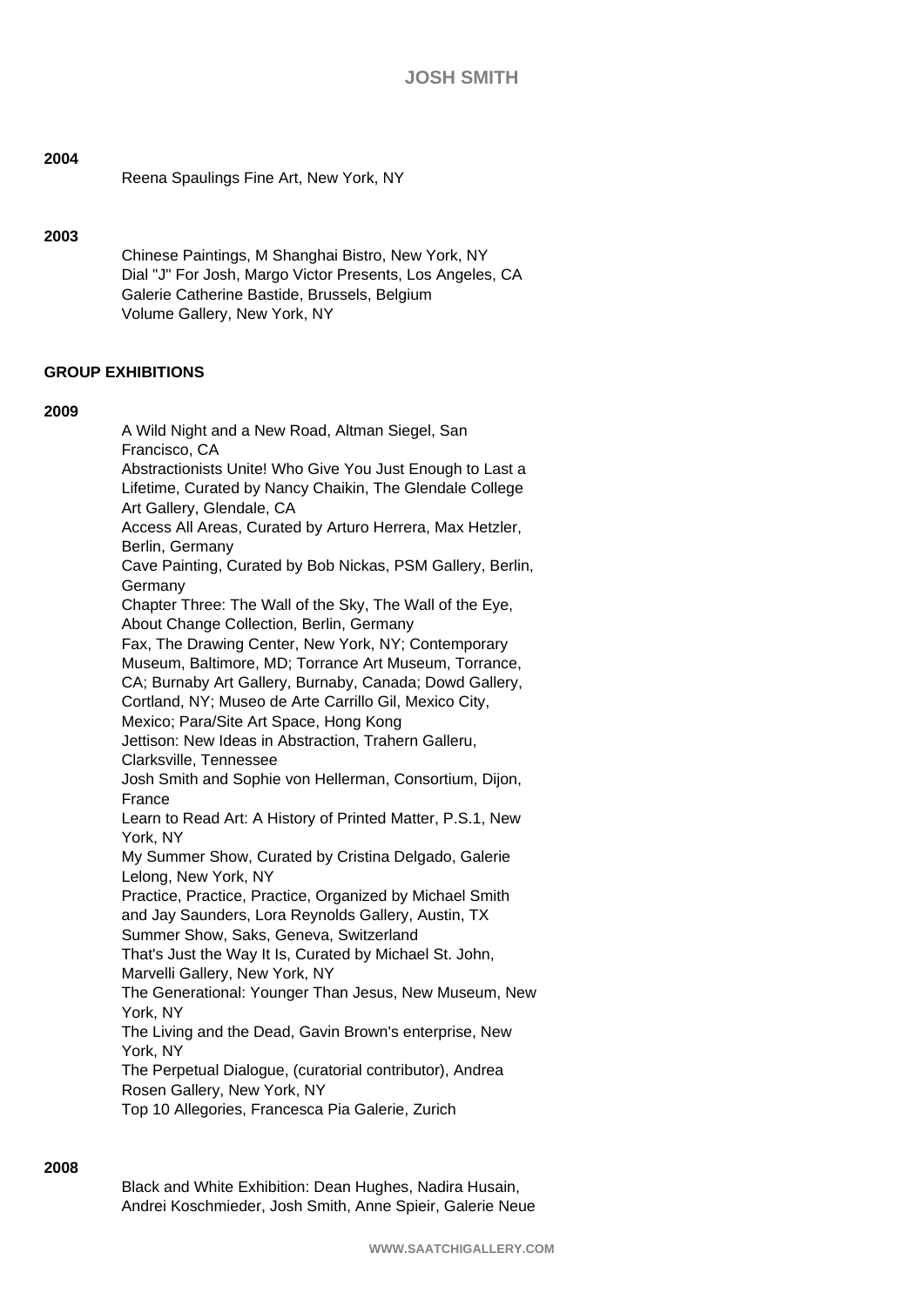# **JOSH SMITH**

Alte Brücke, Frankfurt, Germany Book/Shelf, The Museum of Modern Art, New York, NY Champion Zero, Rental, New York, NY Fair Market, curated by Haley Mellin, Rental, New York, NY Meet Me Around the Corner, works form the Astrup Fearnley Collection, Astrup Fearnley, Museum of Modern Art, Oslo, Norway Murder Letters, curated by david Rimanelli, Filomena Soares Gallery, Lisbon, Portugal Painting now and Forever, Part II, Matthew marks Gallery, New York, NY

Standard Sizes, Andrew Kreps, New York, NY The Peanut Gallery, curated by Jo Bradley, The Journal gallery, New York, NY

## **2007**

A Few Artist's Books, Roma Publications and Christoph Keller, project SD Barcelona, Spain Accidental Modernism, Leslie Tonkonow, New York, NY Aleatoric Contracts, curated by Eivind Furnesvik, Standard (Oslo), Norway. Beneath the Underdog (or One Unopened Packet of Cigarettes), curated by Nate Lowman and Adam McEwen, Gagosian Gallery, New York Biennale de Lyon: 00s, The History of a Decade That Has Not Yet Been Named, La Sucrière, Lyon, France. Conditions of Display, Locust Projects, Miami, FL Der Ficker: Thea Djordjadze, Sophie von Hellermann, Mick Peter, Tamuna Sirbiladze, Josh Smith, Emily Wardill and Franz West, Fortescue Avenue/Jonathan Viner Gallery, London, UK For the People of Paris, Sutton Lane, Paris, France Genesis I'm Sorry, Greene Naftali Gallery, New York, NY Irreversible, Stellan Holm Gallery, New York, NY Last Attraction Next Exit, Curated by Neville Wakefield, Max Wigram Gallery, London, UK Malerei und Affekt, Organized by Gregg Bordowitz and Achim Hochdörfer, Museum Moderner Kunst Stiftung Ludwig Wien, Vienna, Austria Michèle Didier Project – Part II: Christopher Wool and Josh Smith, Christophe Daviet Thery, Paris, France Off Modern, Le Confort Moderne, Poitiers, France Painting as Fact – Fact as Fiction, Curated by Bob Nickas, de Pury & Luxembourg, Zürich, Switzerland The Third Mind: Carte Blanche a Ugo Rondinone, 2008, Palais de Tokyo, Paris, France Uncertain States of America, Galerie Rudolfinum, Prague, Czech Republic USA Today, The State Hermitage Museum, St. Petersburg, Russia What Glue Do You Use?, Atelier Cardenas Bellanger, Paris, France What we do is secret, Blancpain Art Contemporain, Geneva, **Switzerland**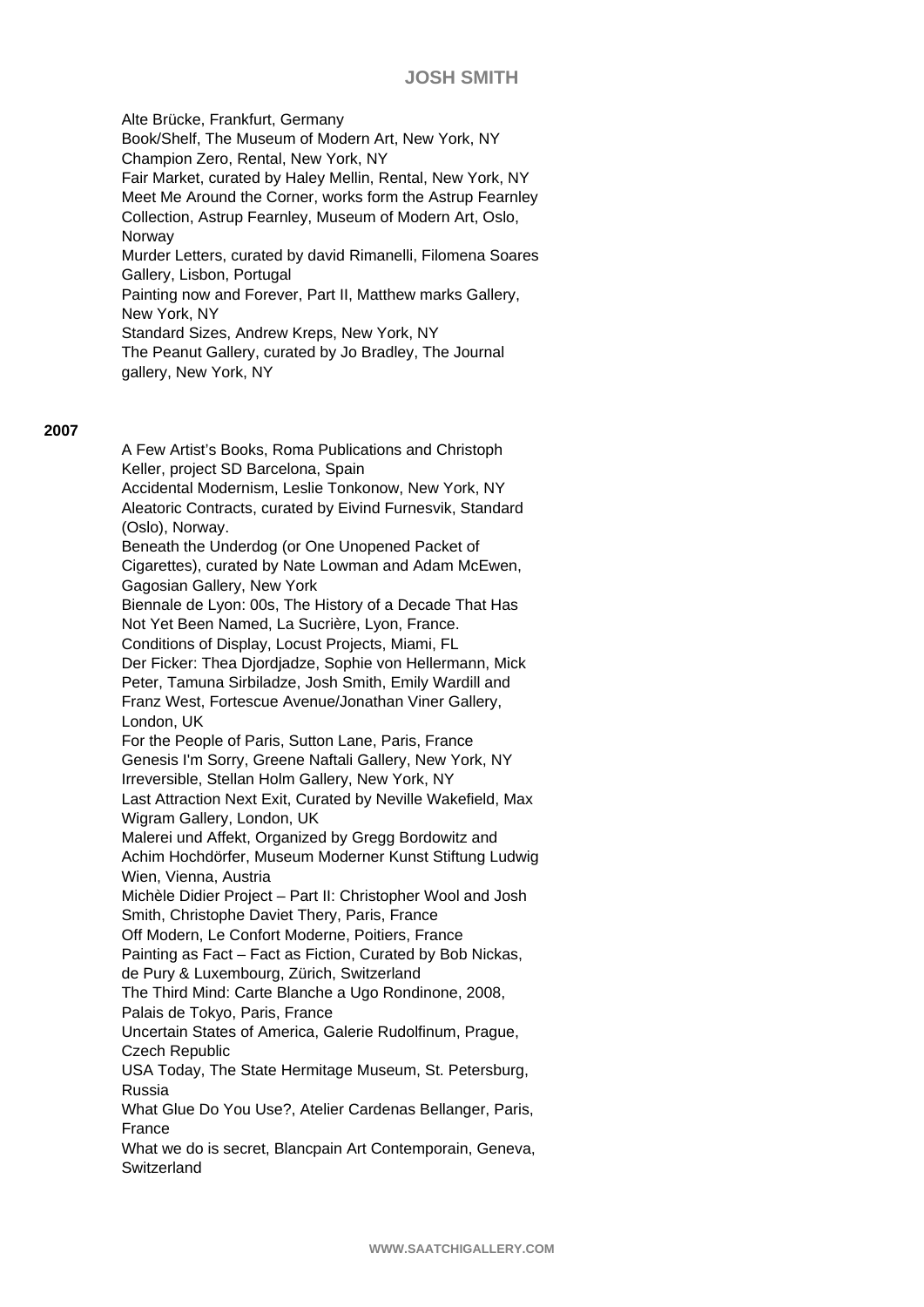# **JOSH SMITH**

### **2006**

Bill Saylor, Josh Smith, Hiromo Yoshii Gallery, Tokyo, Japan Color Aside, Luhring Augustine, New York, NY Gedi Sibony and Josh Smith, harris Lieberman gallery, New York, NY Hold that Elevator, Butridge Gallery at Dougherty Arts Centre, Austin, TX In Dialogue, Elizabeth Dee Gallery, New York, NY Paper, Sketos Gabrielle Gallery, Chicago, IL Reena Spaulings, New York, NY Slow Burn, curated by Jonah Freeman, Gallerie Edward Mitterrand, Geneva, Switzerland Take One, Museum of Fine Arts, Houston, TX The Dimes of March, Reena Spaulings Fine Art, New York, NY Uncertain States of America, Serpentine Gallery, London Under Pressure, Art: Concept, Paris, France USA Today, Royal Academy Of Arts, London Wade Guyton, Seth Price, Josh Smith Kelley Walker, Kunstalle Zürich, Zürich, Switzerland When the Revolution Comes, Kathleen Cullen Fine Arts, New York, NY

### **2005**

Helter Skelter, curated by Monica Moran, Capsule Gallery, New York, NY I'm a Child of Divorce, Give Me a Break, curated by Michael St. John, Cynthia Broan Gallery, New York, NY Interstate, curated by Adam McKewen, Nicole Klagsbrun Gallery, New York, NY KIOSK: Modes of Multiplication and Liam Gillick: Edgar Schmitz, Institute of Contemporary Arts, London, UK Lesser New York, curated by Fia Backström Production, Brooklyn, NY Marc Selwyn Gallery, curated by Clarrissa Dalrymple, Los Angeles, CA New York Twice, curated by Fabrice Stroun, Air de Paris, Paris, France New York's Finest, Canada Gallery, New York, NY Paintings, November-January, Susanne Hillberry Gallery, Detroit, MI Paper, Nicole Klagsbrun Gallery, New York, NY POST MoDERN, Greene Naftali Gallery, New York, NY Ruptures des Évidences, curated by Rita Ackerman, Confort Moderne, Potiers, France Situational Prosthetics, curated by Nate Lowman, New Langton Art Center, San Francisco, CA Sophie von Hellerman and Josh Smith: Collaborations, Greene Naftali Gallery, New York, NY Uncertain States of America, Astrup-Fearnley Museum, Oslo, Norway

### **2004**

Collection (or, How I Spent a Year), curated by Bob Nickas, P.S. 1, New York, NY